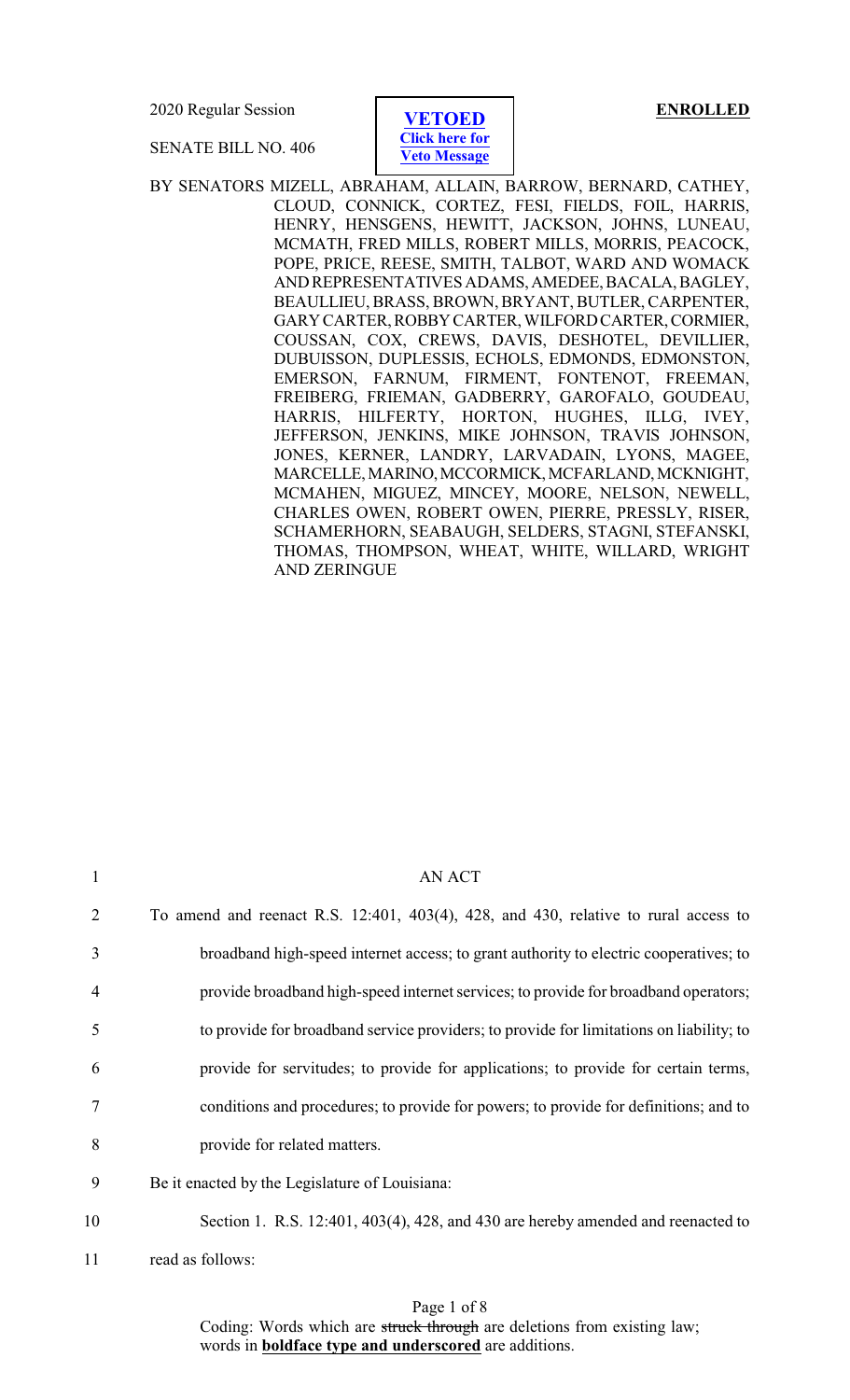| $\mathbf{1}$   | §401. Organization authorized; short title                                             |
|----------------|----------------------------------------------------------------------------------------|
| $\overline{2}$ | $\Delta$ . Cooperative, nonprofit membership corporations may be organized under       |
| 3              | this Part for the purpose of supplying electrical energy and promoting and extending   |
| $\overline{4}$ | the use thereof.                                                                       |
| 5              | This Part shall be known and may be cited as "The Electric<br>В.                       |
| 6              | <b>Cooperative and Rural Broadband Access Law".</b>                                    |
| 7              | $\ast$<br>$\ast$<br>$\ast$                                                             |
| 8              | §403. Powers                                                                           |
| 9              | A cooperative may:                                                                     |
| 10             | $\ast$<br>$\ast$<br>∗                                                                  |
| 11             | $(4)(a)$ Generate, manufacture, purchase, acquire, accumulate and transmit             |
| 12             | electric energy, and distribute, sell, supply, and dispose of electric energy to its   |
| 13             | members, to governmental agencies and political subdivisions, and to other persons     |
| 14             | not in excess of ten per centum percent of the number of its members; provided,        |
| 15             | however, that should a cooperative acquire any electric facilities dedicated or        |
| 16             | devoted to the public use, it may, for the purpose of continuing service and avoiding  |
| 17             | hardship and to an extent which together with all other persons served by the          |
| 18             | cooperative on a non-member basis shall not exceed forty per centum percent of the     |
| 19             | total number of persons served by the cooperative, continue to serve the persons       |
| 20             | served directly from such facilities at the time of such acquisition without requiring |
| 21             | that such persons become members. But such non-members shall have the right to         |
| 22             | become members upon such terms as are provided in the by-laws;                         |
| 23             | (b) Provide broadband services pursuant to this Part;                                  |
| 24             | $\ast$<br>$\ast$<br>∗                                                                  |
| 25             | §428. Acquisition of servitudes                                                        |
| 26             | A. A cooperative shall acquire a servitude on an immovable, unless such                |
| 27             | immovable is owned by the federal or state government or any agency or subdivision     |
| 28             | thereof, for the operation and maintenance of its electric transmission and            |
| 29             | distribution lines, along, upon, under or across any such immovable by virtue of the   |
| 30             | uninterrupted maintenance of such lines without the written or other consent of the    |

Page 2 of 8

Coding: Words which are struck through are deletions from existing law; words in **boldface type and underscored** are additions.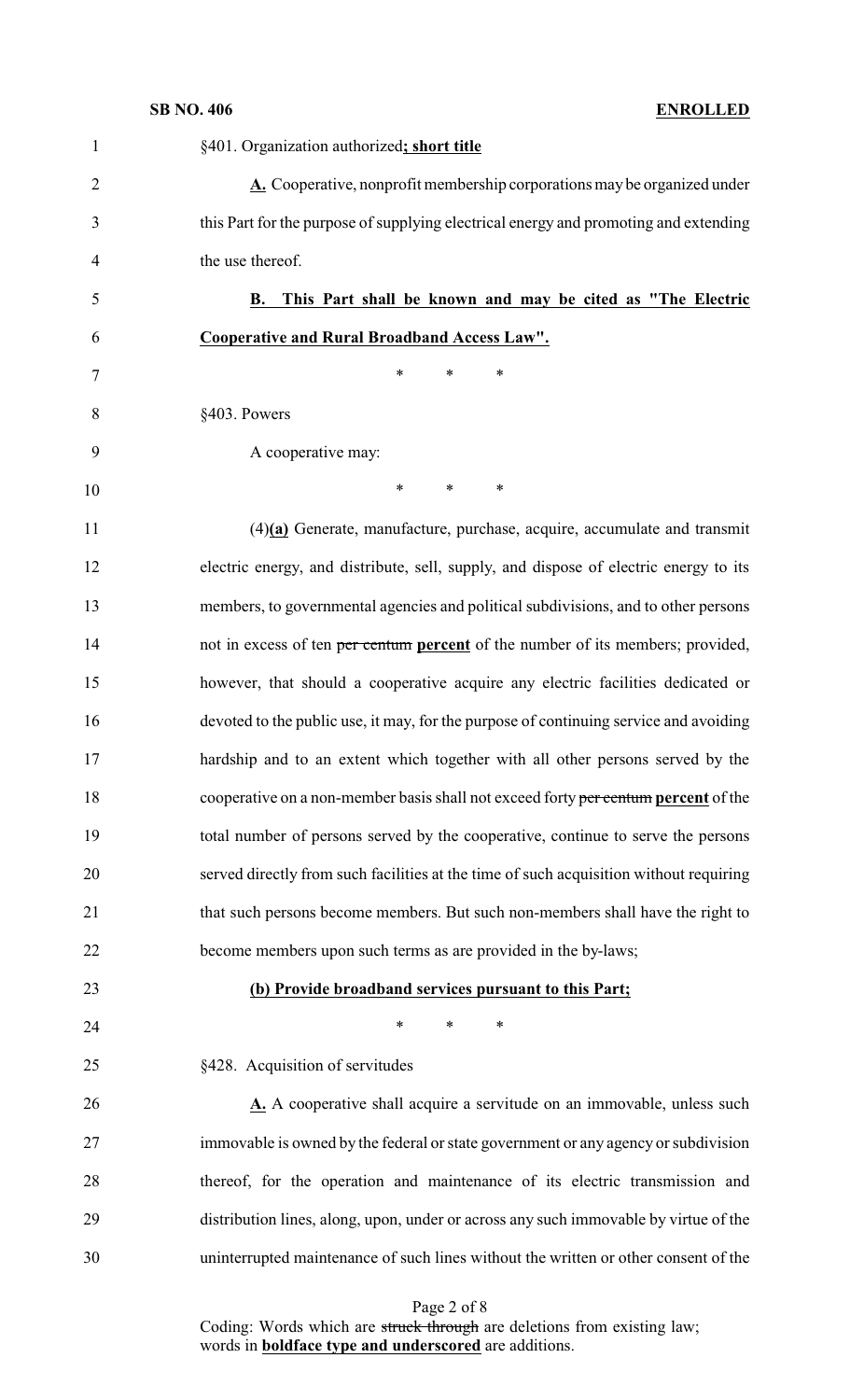**SB NO. 406 ENROLLED** owner thereof, along, upon, under or across the immovable for a period of one year; provided such servitude and operation does not interfere with the use of said property by other public utilities; provided further that in all cases where the written consent of the owner for the establishment of a servitude has been obtained and a line has been constructed along, upon, under**,** or across the property under said **the** consent it is not necessary that the written consent be recorded in the conveyance or other records of the parish where the property is located in order to make the servitude effective as to third parties. **B.(1)(a) Except as provided for in Subparagraph (b) of this Paragraph, an electric cooperative may grant permission to an affiliate, other broadband operator, or a broadband service provider to use the electric delivery system of the electric cooperative to provide broadband services pursuant to this Part. The use of the electric cooperative's electric delivery system for the provision of broadband services by the affiliate or other broadband operator shall not be considered an additional burden on the property upon which the electric cooperative's electric delivery system is located and shall not require the affiliate or other broadband operator to obtain the additional consent from anyone having an interest in the property upon which the electric cooperative's electric delivery system is located. (b) The provisions of Subparagraph (a) of this Paragraph shall not apply to any property owned or controlled by a railroad company operating in this state. (2) If a portion of an electric cooperative's electric delivery systemis used by an affiliate or other broadband operator for the purpose of providing**

 **broadband services and the landowner of the property on which such portion is located believes his property has been damaged by such use, the landowner may petition the district court in which the property is situated for any damages to which the landowner may be entitled pursuant to this Subsection, subject to the provisions provided in R.S. 12:430(G).**

\* \* \*

Page 3 of 8 Coding: Words which are struck through are deletions from existing law; words in **boldface type and underscored** are additions.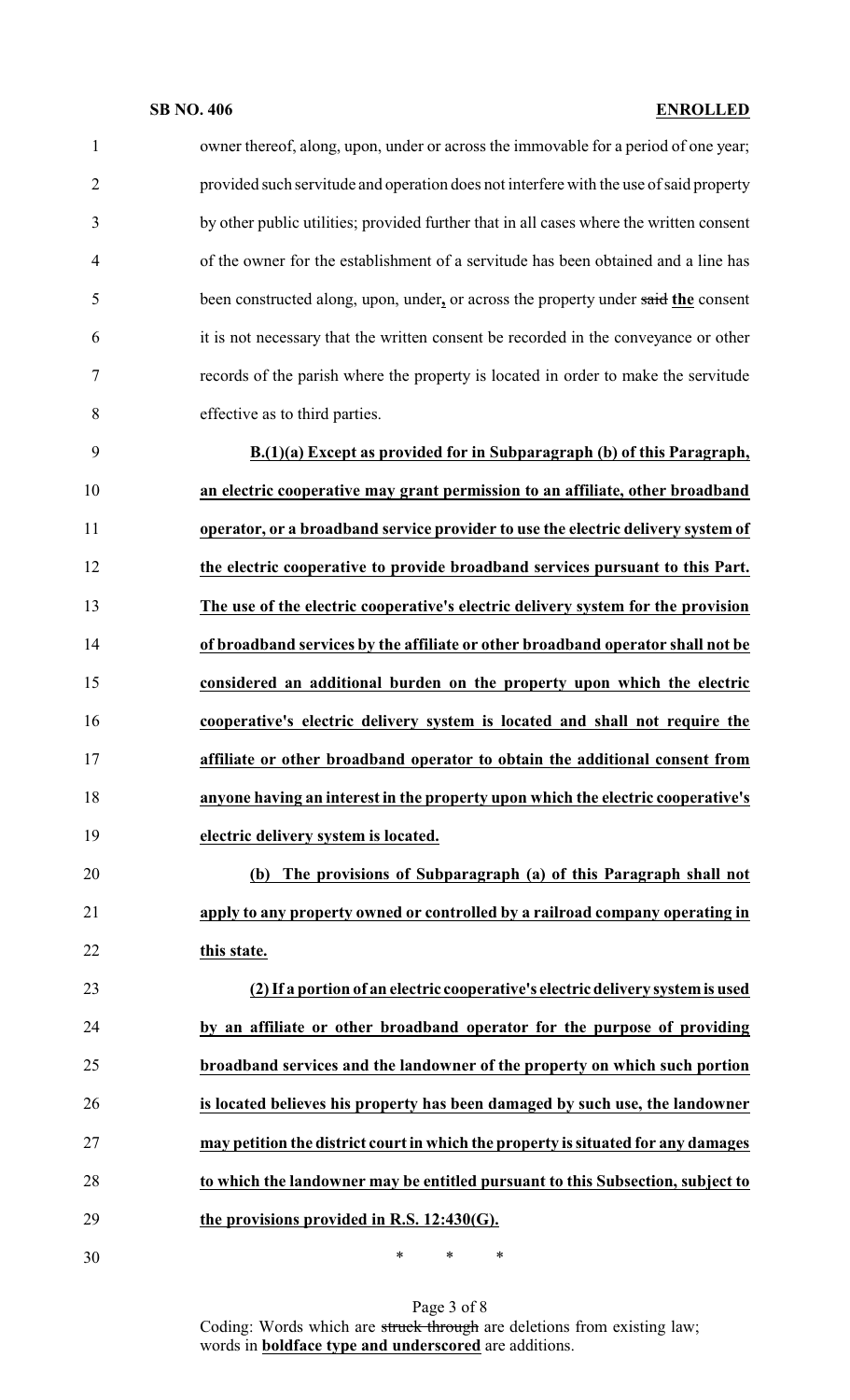| $\mathbf{1}$   | §430. Short title Broadband access for rural Louisiana                            |
|----------------|-----------------------------------------------------------------------------------|
| $\overline{c}$ | This Part of this Chapter shall be known and may be referred to by the short      |
| 3              | title: "Electric Cooperative Law."                                                |
| 4              | A. As used in this Section:                                                       |
| 5              | (1) "Broadband affiliate" or "affiliate" means any entity that meets all          |
| 6              | of the following criteria:                                                        |
| 7              | (a) Is wholly or partially owned by an electric cooperative.                      |
| 8              | (b) Is formed to own or operate a broadband system or provide                     |
| 9              | broadband high-speed internet services.                                           |
| 10             | (2) "Broadband service provider" means an entity that provides                    |
| 11             | broadband services to others on a wholesale basis or to end-use customers on      |
| 12             | a retail basis.                                                                   |
| 13             | (3) "Broadband operator" means a broadband service provider that                  |
| 14             | owns or operates a broadband system on an electric cooperative's electric         |
| 15             | delivery system with the electric cooperative's consent.                          |
|                |                                                                                   |
| 16             | (4) "Broadband services" means any service, using any equipment or                |
| 17             | technology, including wireline or fixed wireless broadband internet service, that |
| 18             | consists of or includes the provision of or connectivity to a high-speed, high-   |
| 19             | capacity transmission medium meeting the Federal Communications                   |
| 20             | Commission's benchmark of at least twenty-five megabits per second download       |
| 21             | and three megabits per second upload, or any subsequent benchmark                 |
| 22             | determined by the Federal Communications Commission, that can carry signals       |
| 23             | from or to multiple sources and that does either of the following:                |
| 24             | (a) Is used to provide access to the internet.                                    |
| 25             | (b) Provides computer processing, information storage, information                |
| 26             | content or protocol conversion, including any service applications or             |
| 27             | information service provided over such high-speed access service. As used in      |
| 28             | this Part, "broadband services" shall also include video services, Voice over     |
| 29             | Internet Protocol services, wireless services, and internet protocol-enabled      |

Page 4 of 8 Coding: Words which are struck through are deletions from existing law; words in **boldface type and underscored** are additions.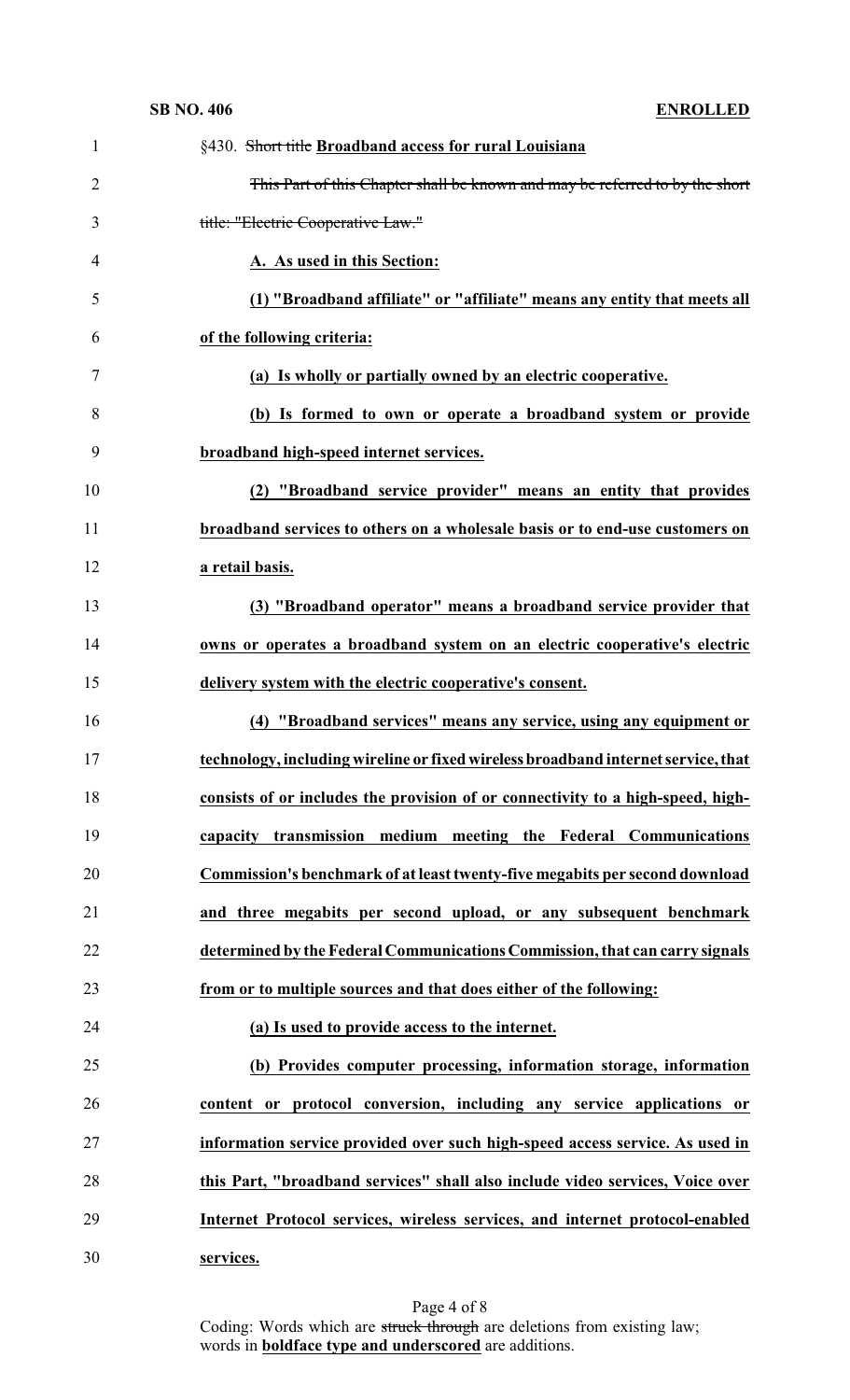| $\mathbf{1}$   | (5) "Broadband system" means broadband internet access service as                  |
|----------------|------------------------------------------------------------------------------------|
| $\overline{2}$ | defined in 47 C.F.R. §8.1.                                                         |
| 3              | (6) "Communication services" includes, whether a part of a bundle of               |
| $\overline{4}$ | services or offered separately, telecommunications service, broadband service,     |
| 5              | cable service, Voice over Internet Protocol service, ethernet transport service,   |
| 6              | business data service, and wireless backhaul service.                              |
| 7              | "Cooperative" or "electric cooperative" means a corporation<br>(7)                 |
| 8              | organized under this Part and a corporation which becomes subject to this Part     |
| 9              | in the manner hereinafter provided.                                                |
| 10             | (8) "Electric delivery system" means the poles, lines, materials,                  |
| 11             | equipment, easements, and other facilities or properties used by an electric       |
| 12             | cooperative.                                                                       |
| 13             | (9) "Internet protocol-enabled services" means any service, capability,            |
| 14             | functionality, or application provided using internet protocol, or any successor   |
| 15             | protocol, that enables an end-user to send or receive a communication in           |
| 16             | internet protocol format, or any successor format, regardless of whether the       |
| 17             | communication is voice, data, or video.                                            |
| 18             | (10) "Unserved area" means an area lacking access to broadband service             |
| 19             | according to the Federal Communications Commission's Form 477 or any               |
| 20             | subsequent broadband data gathering tool implemented by the Federal                |
| 21             | <b>Communications Commission.</b>                                                  |
| 22             | (11) "Video services" means video programming services without regard              |
| 23             | to delivery technology, including internet protocol technology, internet protocol  |
| 24             | television, Voice over Internet Protocol services, and video programming           |
| 25             | provided as a part of a service that enables users to access content, information, |
| 26             | email, or other services offered over the public internet.                         |
| 27             | (12) "Video programming" means any programming generally                           |
| 28             | considered comparable to programming provided by a television broadcast            |
| 29             | station or others.                                                                 |
| 30             | (13) " Voice over Internet Protocol services" means interconnected Voice           |

Coding: Words which are struck through are deletions from existing law; words in **boldface type and underscored** are additions.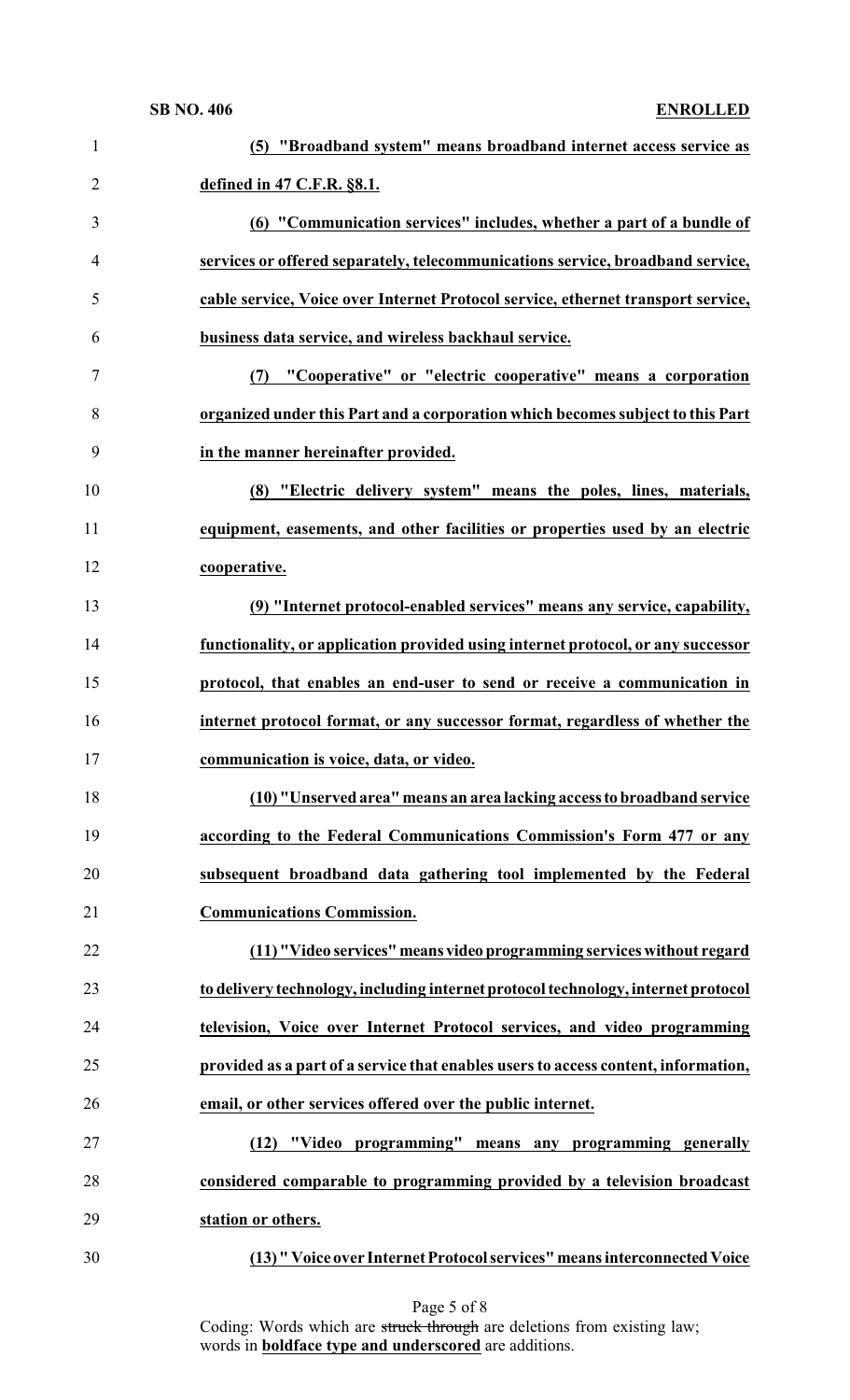| $\mathbf{1}$   | over Internet Protocol service as defined in 47 C.F.R. §9.3.                       |
|----------------|------------------------------------------------------------------------------------|
| $\overline{2}$ | B.(1) In an unserved area only, an electric cooperative may allow a                |
| 3              | broadband affiliate or other broadband operator to own, lease, construct,          |
| 4              | maintain, or operate a broadband system and provide services to the public         |
| 5              | utilizing the broadband system on the electric cooperative's electric delivery     |
| 6              | system or other parts of its electric delivery system.                             |
| 7              | Except as provided in the substantive rules of the Public Service<br>(2)           |
| 8              | Commission, an electric cooperative that elects to provide broadband services      |
| 9              | pursuant to this Section shall provide a broadband affiliate or other broadband    |
| 10             | operator with nondiscriminatory access to locate its equipment for the provision   |
| 11             | of broadband services within a servitude or on infrastructure or any pole owned    |
| 12             | controlled by the electric cooperative on just, reasonable, and<br><b>or</b>       |
| 13             | nondiscriminatory terms, conditions, and rates.                                    |
| 14             | C.(1) If an electric cooperative chooses to provide or facilitate broadband        |
| 15             | services pursuant to this Section through an affiliate, the electric cooperative   |
| 16             | shall provide for an application process that is open to all broadband service     |
| 17             | providers to use the electric delivery system.                                     |
| 18             | (2) If the electric cooperative chooses to provide for broadband services          |
| 19             | through any other broadband operator or broadband service provider pursuant        |
| 20             | to this Section, the electric cooperative shall provide for an application process |
| 21             | that is open to all broadband service providers to use the electric delivery       |
| 22             | system.                                                                            |
| 23             | (3) The electric cooperative shall provide an application form. The form           |
| 24             | shall include the criteria for consideration, costs, and a deadline for submitting |
| 25             | the application. Within sixty days of receiving the application, the electric      |
| 26             | cooperative shall notify the applicant in writing whether his application has      |
| 27             | been approved or denied.                                                           |
| 28             | (4) Each electric cooperative shall allow for location usage by costs.             |
| 29             | D. An electric cooperative shall charge an affiliate or other broadband            |
| 30             | operator for the construction, installation, operation, use, and maintenance of    |

| Page 6 of 8 |  |  |  |
|-------------|--|--|--|
|-------------|--|--|--|

Coding: Words which are struck through are deletions from existing law; words in **boldface type and underscored** are additions.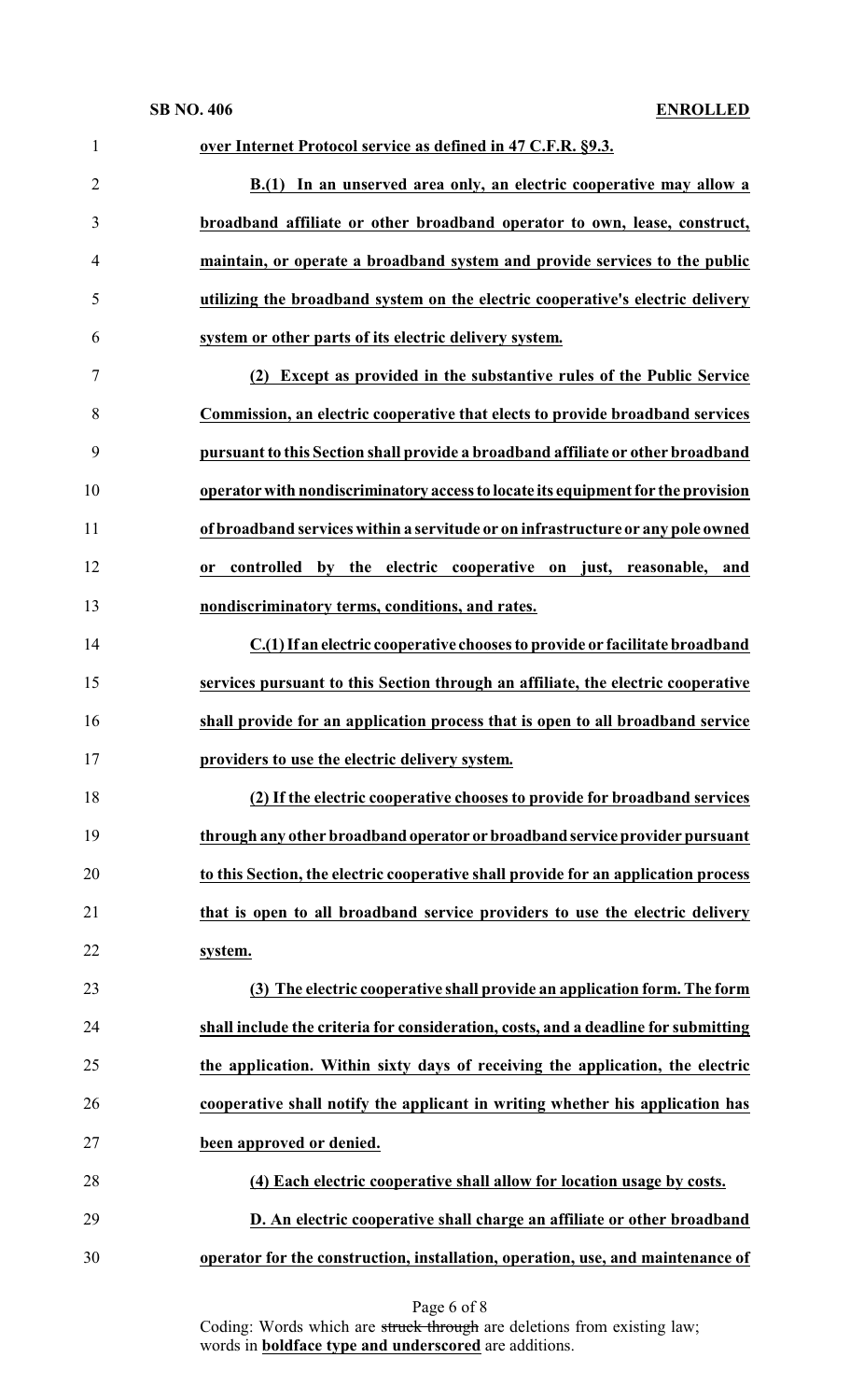## **SB NO. 406 ENROLLED**

| $\mathbf{1}$   | those parts of its electric delivery system that are used or may be reserved for    |
|----------------|-------------------------------------------------------------------------------------|
| $\overline{2}$ | use by the affiliate or other broadband operator for the provision of broadband     |
| 3              | services. Any lease of facilities by an electric cooperative to a broadband         |
| $\overline{4}$ | affiliate that includes the use of the electric cooperative's poles shall include a |
| 5              | pole attachment fee to be paid by the affiliate to the electric cooperative. Any    |
| 6              | fee charged shall be the same as the pole attachment fee charged by the electric    |
| 7              | cooperative to any other broadband operator.                                        |
| 8              | E. An electric cooperative shall not do any of the following:                       |
| 9              | (1) Use its electric energy sales revenues to subsidize the provision by an         |
| 10             | affiliate or other broadband operator of broadband services to the public.          |
| 11             | (2) Allow the installation or operation of a broadband system on its                |
| 12             | electric delivery system by an affiliate or other broadband operator to diminish    |
| 13             | the reliability of the electric delivery system.                                    |
| 14             | (3) Require any person to purchase broadband services from an affiliate             |
| 15             | or other broadband operator as a condition of receiving or continuing to receive    |
| 16             | electric energy from the electric cooperative.                                      |
| 17             | (4) Disconnect, or threaten to disconnect, electric service to any                  |
| 18             | customer due to the customer's failure to pay for broadband services provided       |
| 19             | to the customer by an affiliate or other broadband operator.                        |
| 20             | F. An electric cooperative may make capital investments in an affiliate,            |
| 21             | issue bonds on behalf of an affiliate, make loans to an affiliate at fair market    |
| 22             | rate, and enter into loan guarantees for the benefit of an affiliate, all of which  |
| 23             | may be in such amounts and on such terms as the electric cooperative                |
| 24             | determines to be prudent, subject to the requirements established by the Public     |
| 25             | Service Commission's General Orders dated March 18, 1994, and November 13,          |
| 26             | 1996, as periodically amended.                                                      |
| 27             | G. An electric cooperative or its members shall not be liable for any               |
|                | recoverable damages to property awarded by a court pursuant to the provisions       |
| 28             |                                                                                     |
| 29             | of R.S. 12:428(B), and the damages shall be the sole responsibility of the          |

Page 7 of 8 Coding: Words which are struck through are deletions from existing law; words in **boldface type and underscored** are additions.